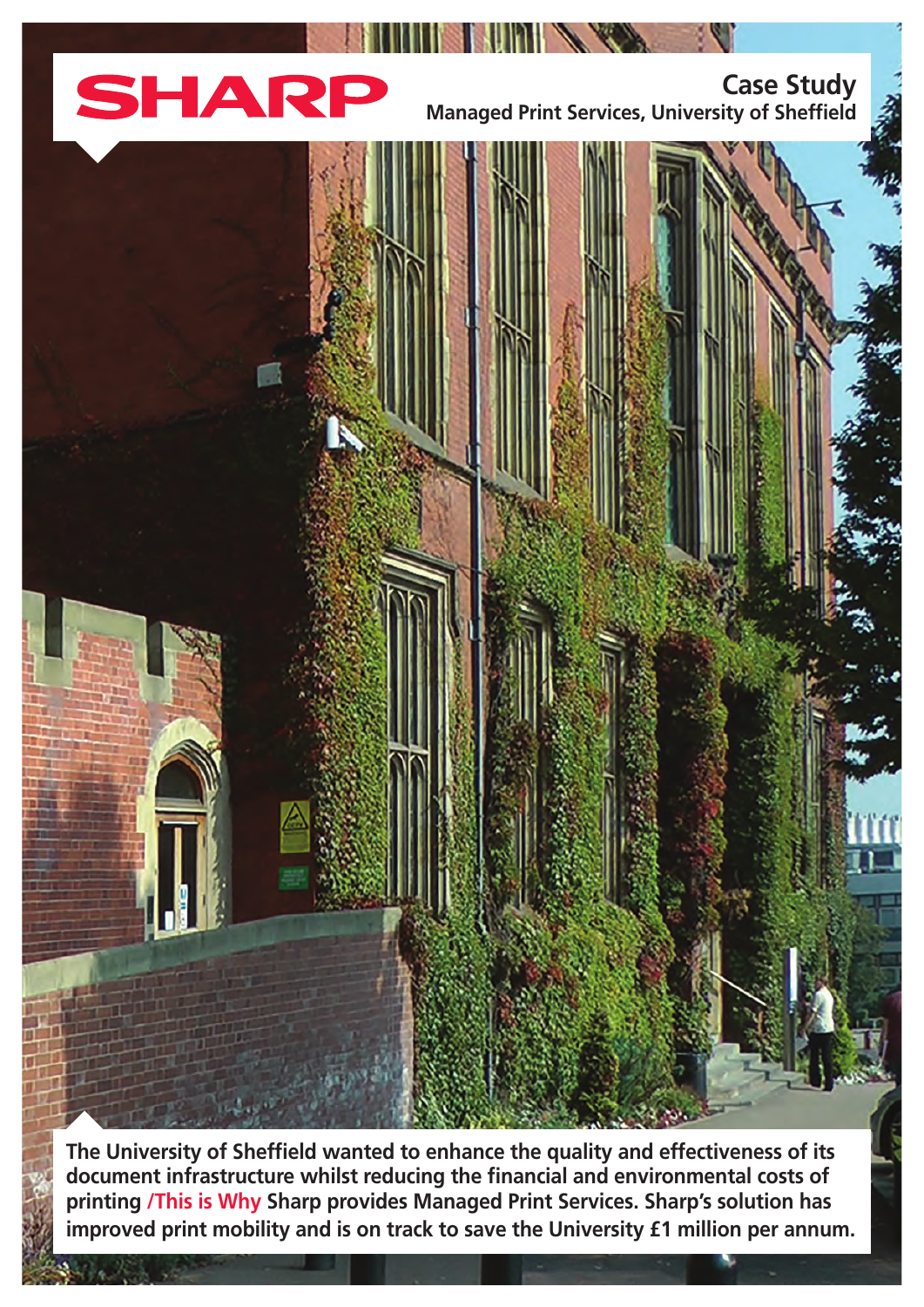### **University of Sheffield**

A member of the Russell Group, the University of Sheffield has a reputation for world-class teaching and research. The University is one of the best regarded in the UK and is consistently ranked in the top 75 worldwide. The University has 27,000 students from 117 countries and was recently voted number one in the Times Higher Education Student Experience Survey.



With the University's buildings spread across Sheffield's bustling city centre, the provision of integrated IT services can be a challenge. Conducting an audit of its print infrastructure, the University discovered more than 3,000 printers of various makes and models. The printers required different toner cartridges, print drivers and service regimes, and were not easy to support.

Keen to improve the user experience and reduce the financial and environmental costs of printing, the University introduced My Sustainable Print. In partnership with Sharp, the University replaced 3,000 assorted printers with a right-sized fleet of multifunctional printers (MFPs). Sharp manages the print environment for the University, providing attentive on-site support.

and-white print output from any MFP. The new technology is University staff can now collect high-quality colour and blackproving versatile and easy to use. Sharp's solution is expected to save the University more than £1 million per annum, whilst energy consumption will fall by 80%, reducing carbon emissions from 24 to 5 tonnes per annum.

## **Sharp's Solution**

Sharp managed the implementation for the University, identifying where equipment would be located and liaising with staff to ensure a smooth transition. Between January 2014 and March 2014 Sharp installed 300 identical A4 MFPs and 300 identical A3 MFPs throughout the University. The colour MFPs provide access to high-quality printing, copying and scanning.

Comprehensive training was provided by Sharp and, to allow users time to familiarise themselves with the new technology, the old printers were left in place for a month before they were collected and donated to a local charity. The new equipment is simple to use, with an intuitive touchscreen operating system and a single uniform print driver.

Instead of printing to a specific device, users may now me print application is both accessible and secure. Having collect work from any Sharp MFP. Sharp's integrated followauthenticated themselves at an MFP with their identity card, staff can release confidential output, use copying facilities and scan hardcopy documents directly to email.

Sharp manages the infrastructure for the University. A dedicated fleet manager and two service technicians employed by Sharp are based at the University. They work with the University's Helpdesk to provide seamless and effective user support. Using Sharp's OneStop service utility to monitor equipment, they are able to diagnose and resolve many issues before they become apparent to users.



Sharp installed a right-sized fleet of multifunctional printers (MFPs). Instead of printing to a specific device, users may now collect work from any Sharp MFP. Sharp manages the print  $e$ nvironment for the University, providing attentive on-site support. Sharp's solution is expected to save the University more than £1 million per annum.